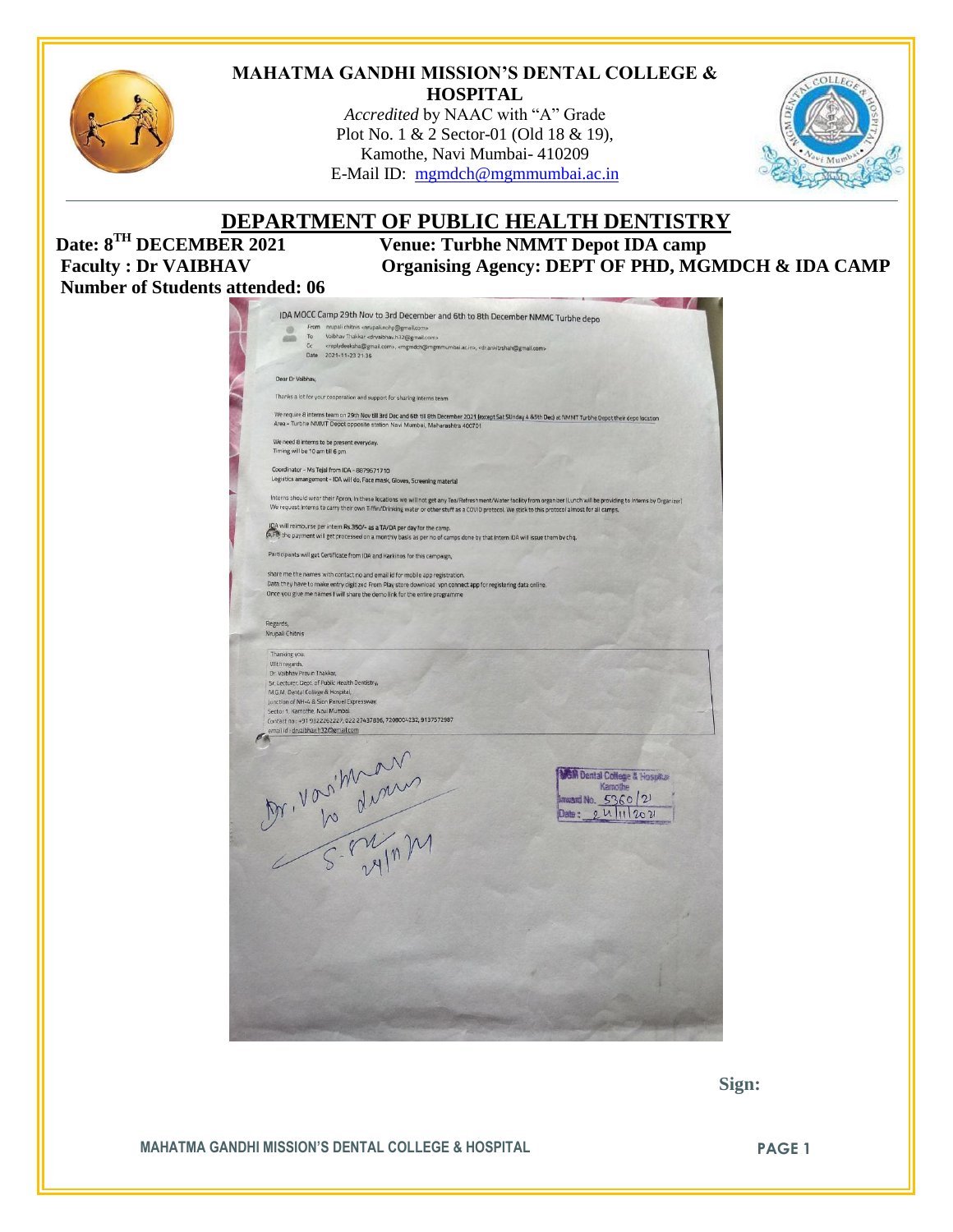#### **Assessment of Oral Health Status and Treatment need of patients at NMMT Bus Depot Turbhe**

 MGM Dental College in association with IDA constantly takes efforts of extending the oral health care to the community. The oral care initiative was also extended to patients at **NMMT Bus Depot Turbhe**with the intention of creating awareness and providing oral health care to the patients. **Aim and objective:** 

- 1. To assess the oral health status of patients and to provide necessary Dental treatment.
- 2. To educate them and create awareness about oral health.

#### **Method**:

A type III examination was carried out with the use of mouth mirror and probe in day light. All the patients were assessed for oral health status and were explained the need to get the problems corrected. The patients were made aware of the existing dental problems and preventive measures were explained.

**Observations:** A totalof 86 patients were examined for various dental problems. Those requiring extensive treatment were referred to MGM Dental College and Hospital, Kamothe.

| <b>Condition</b> | No. of             | Percentage    |
|------------------|--------------------|---------------|
|                  | <i>individuals</i> | $\frac{0}{0}$ |
| Dental caries    | 43                 | 50%           |
| Gingivitis       | 26                 | 30.2%         |
| Missing          | 10                 | 11.6%         |
| Malocclusion     |                    | 8.1%          |

### **1 Oral health status:**



#### **Interpretation and conclusion:**

**Dental caries is the most common problem among the patients followed by gingivitis Oral health education and prevention strategies should be implemented in order to reduce the disease burden among these patients.**

 **Sign:**

**MAHATMA GANDHI MISSION'S DENTAL COLLEGE & HOSPITAL PAGE 2**